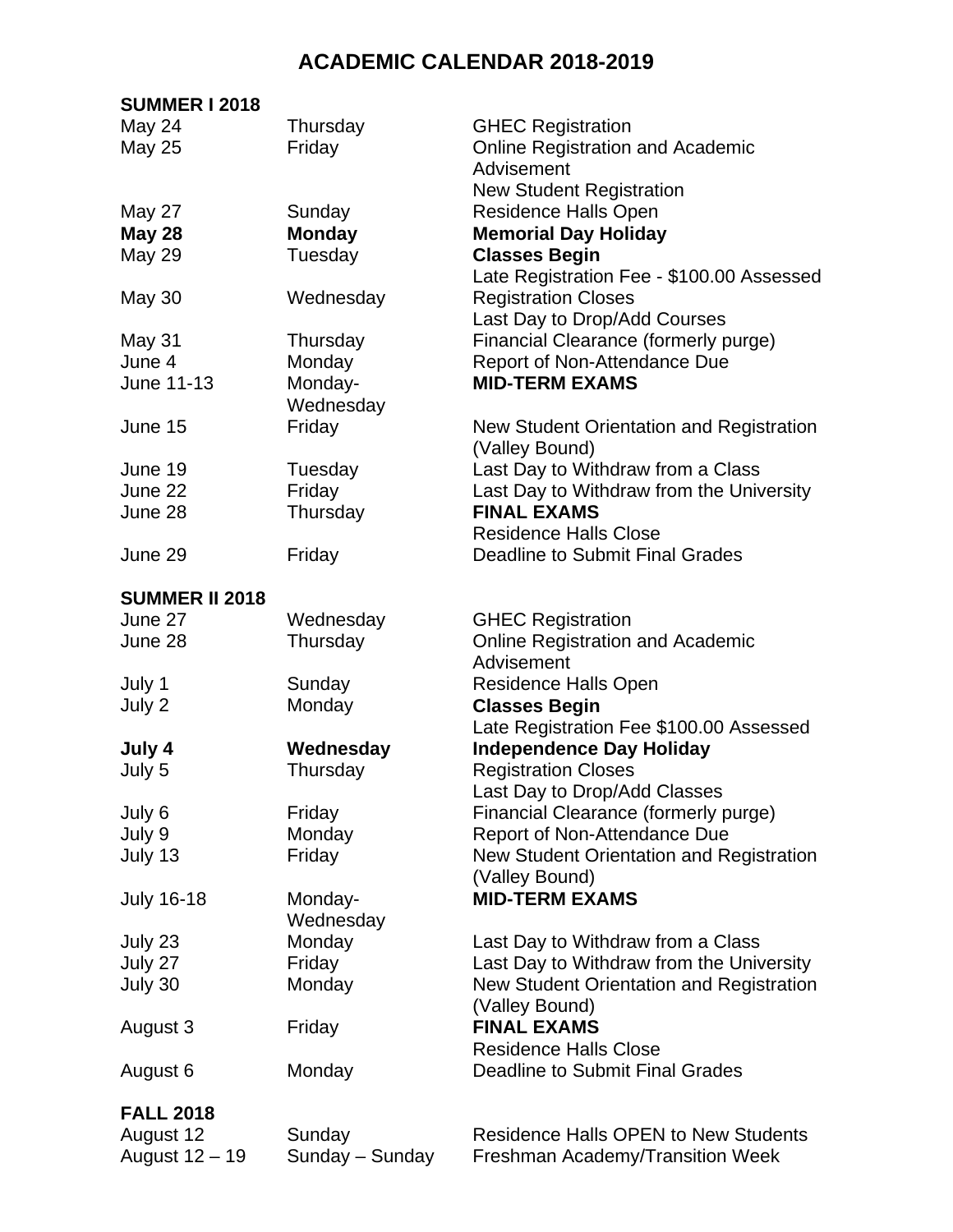| August 13          | Monday                | <b>Faculty Returns</b>                      |
|--------------------|-----------------------|---------------------------------------------|
| August 14          | Tuesday               | <b>GHEC Registration</b>                    |
|                    |                       | <b>Residence Halls OPEN to ALL Students</b> |
|                    |                       | $(4:00 \text{ pm})$                         |
| August 15          | Wednesday             | Coahoma CC Registration                     |
|                    |                       | Online Registration and                     |
|                    |                       | <b>Academic Advisement Continues</b>        |
| August 16          | Thursday              | <b>Holmes CC Registration</b>               |
|                    |                       |                                             |
| August 20          | Monday                | <b>Classes Begin</b>                        |
|                    |                       | Late Registration Fee \$100.00 Assessed     |
| August 20-26       | Monday - Sunday       | Sophomore Year Experience (SYE) Week        |
| August 24          | Friday                | <b>Weekend College Session I Begins</b>     |
| September 3        | <b>Monday</b>         | <b>Labor Day Holiday</b>                    |
| September 4        | Tuesday               | <b>Classes Resume</b>                       |
| September 10       | Monday                | Last Day to Drop/Add Classes                |
|                    |                       | <b>Registration Closes</b>                  |
| September 11       | Tuesday               | <b>Financial Clearance</b>                  |
| September 14       | Friday                | Report of Non-Attendance Due                |
|                    |                       | December Graduation Application Due         |
| September 22       | Saturday              | <b>Weekend College Session I Ends</b>       |
| September 27       | Thursday              | <b>Graduate Expo</b>                        |
| September 28       |                       |                                             |
|                    | Friday                | <b>Weekend College Session II Begins</b>    |
| October 1-5        | Monday-Friday         | <b>MID-TERM EXAMS</b>                       |
| October 8          | Monday                | Deadline to Submit Mid-Term Grades          |
| October 8-10       | Monday-               | <b>Academic Advisement</b>                  |
|                    | Wednesday             |                                             |
| October 11         | Thursday              | Online Registration begins for Spring 2019  |
| October 27         | Saturday              | <b>Weekend College Session II Ends</b>      |
| November 2         | Friday                | Last Day to Withdraw from a Class           |
|                    |                       | <b>Weekend College Session III Begins</b>   |
| November 9         | Friday                | Last Day to Withdraw from the University    |
| November 19-20     | <b>Monday-Tuesday</b> | <b>Fall Break for Faculty and Students</b>  |
| November 21-23     | Wednesday-Friday      | <b>Thanksgiving Holidays</b>                |
| November 26        | <b>Monday</b>         | <b>Classes Resume</b>                       |
| December 3-7       | Monday-Friday         | <b>FINAL EXAMS</b>                          |
| December 7         | Friday                | <b>Weekend College Session III Ends</b>     |
|                    |                       |                                             |
| December 8         | Saturday              | <b>Residence Halls Close</b>                |
| December 10        | Monday                | <b>Deadline to Submit Final Grades</b>      |
|                    |                       |                                             |
| <b>WINTER 2018</b> |                       |                                             |
| December 10        | Monday                | <b>Winter Term Classes Begin</b>            |
|                    |                       | Late Registration Fee \$100.00 Assessed     |
| December 24-25     | <b>Monday-Tuesday</b> | <b>Christmas Break for Winter Term</b>      |
| December 26        | Wednesday             | <b>Winter Term Classes Resume</b>           |
| December 27        | Thursday              | <b>FINAL EXAMS</b>                          |
| January 2          | Wednesday             | Deadline to Submit Final Grades             |
|                    |                       |                                             |
| <b>SPRING 2019</b> |                       |                                             |
| January 2          | Wednesday             | Faculty & Staff Return to Work              |
|                    |                       | <b>Holmes CC Registration</b>               |
| January 3          |                       |                                             |
|                    | Thursday              | Coahoma CC Registration                     |